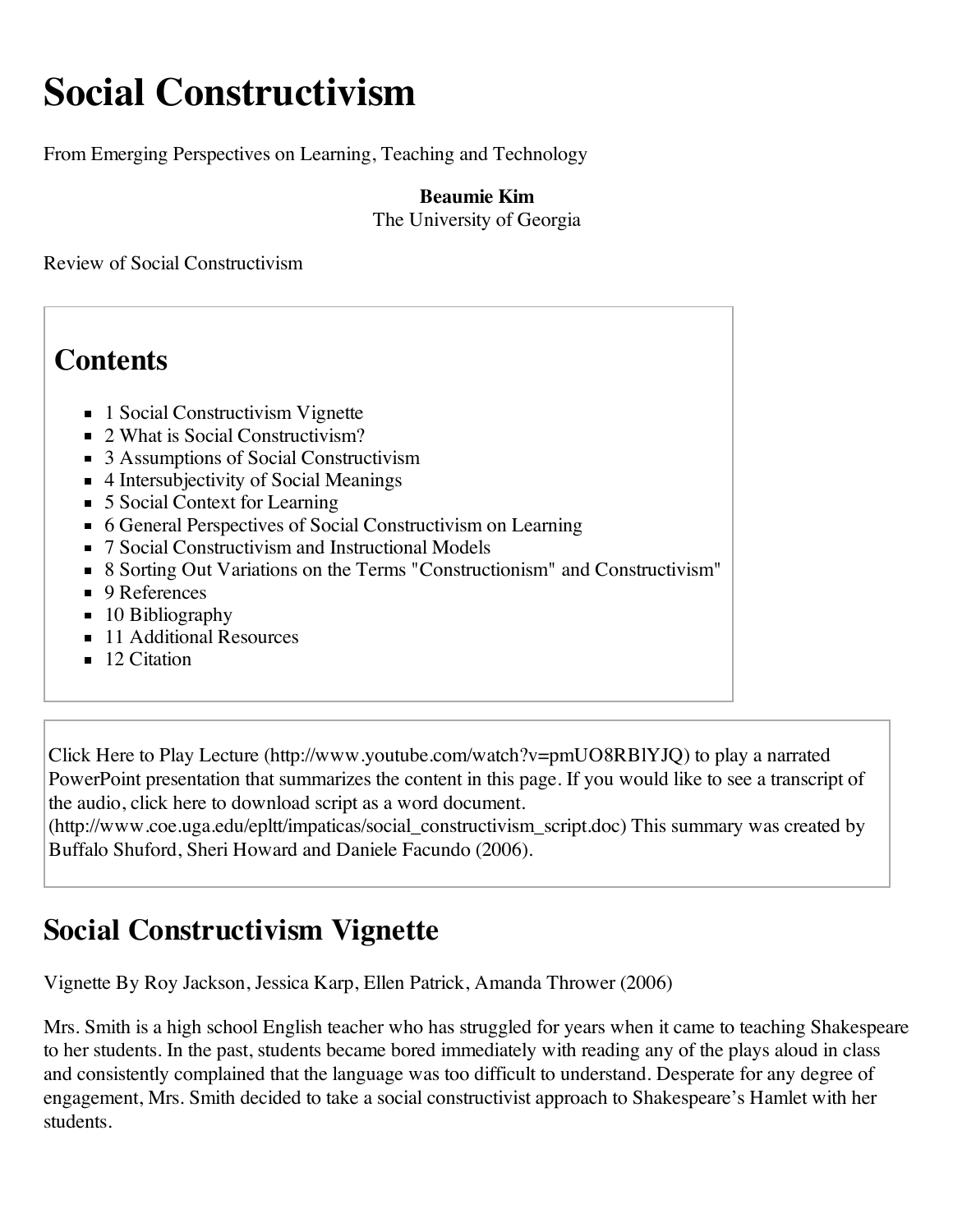Instead of reading the play aloud in class, allowing the students to remain passive and uninvolved with the text, Mrs. Smith divided the class into five cooperative groups and assigned each group one act of the play. She then explained that each group was to turn their assigned act into a modern-day puppet show. The groups were to read, interpret, and translate their act into modern language (they were even encouraged to use common slang when appropriate.) They were also required to create puppets to represent the characters and ultimately perform their act for the rest of the class. Each group worked together with Mrs. Smith's guidance to create a shared understanding of their assigned act and use that shared understanding as a basis for their construction of the modern-day puppet show. In the end, they produced a product that was created through a social learning process.

The class was divided into groups of four. Because each group was comprised of various learners with diverse interests and backgrounds, each member had something unique to offer in their group's construction of the puppet show. One particular group was assigned Act I of Hamlet. They included Henry, who moved from Louisiana last year after Hurricane Katrina, Suzanne who loves hip-hop music, Nia, who loves to write, and Juan who enjoys comic books and likes to draw. All four were excited about different aspects of the project but would have been very uncomfortable trying to understand their assigned act of the play and turn it in to a modern puppet show on their own.

At the first meeting, the group decided it was best to start by reading and discussing Act I together; Nia offered her writing skills to the task of making notes about the progression of the plot and the characters' actions as the group interacted and constructed meaning out of what they read. Once they felt as though they had a firm understanding of Act I, they shared their findings and notes with Mrs. Smith who, in turn, provided feedback.

At the next meeting, they moved on to the more creative aspects of the project, where everyone was able to contribute their own personal skills and talents. The group decided to present their act in a Cajun dialect. Growing up in New Orleans, Henry was very familiar with the Cajun dialect and culture, so he and Nia joined forces in writing a script for the puppet show. For background music, they decided hip-hop would fit well with the Cajun influence; Suzanne agreed to work on finding hip-hop selections that would work well with the story. Juan gladly volunteered to take on the creation of the puppets. He wanted to use what he had learned about the characters through the group's previous interactions and create modern interpretations with a comic book influence.

By the time the product was constructed, each group member's mark was on the final outcome, so each had a sense of ownership. The intersubjectivity the students experienced through this group project allowed them to extend their understanding of Shakespeare's Hamlet. In addition to completing the part each agreed to do, the students had to communicate, share and negotiate to create the final product. The students brought their diverse interests and collaborated to create their finished product. Mrs. Smith's use of the social constructivist approach to this lesson proved successful as the students came to a clear and engaged understanding of Hamlet, her ultimate goal.

#### **What is Social Constructivism?**

Social constructivism emphasizes the importance of culture and context in understanding what occurs in society and constructing knowledge based on this understanding (Derry, 1999; McMahon, 1997). This perspective is closely associated with many contemporary theories, most notably the developmental theories of Vygotsky and Bruner, and Bandura's social cognitive theory (Shunk, 2000).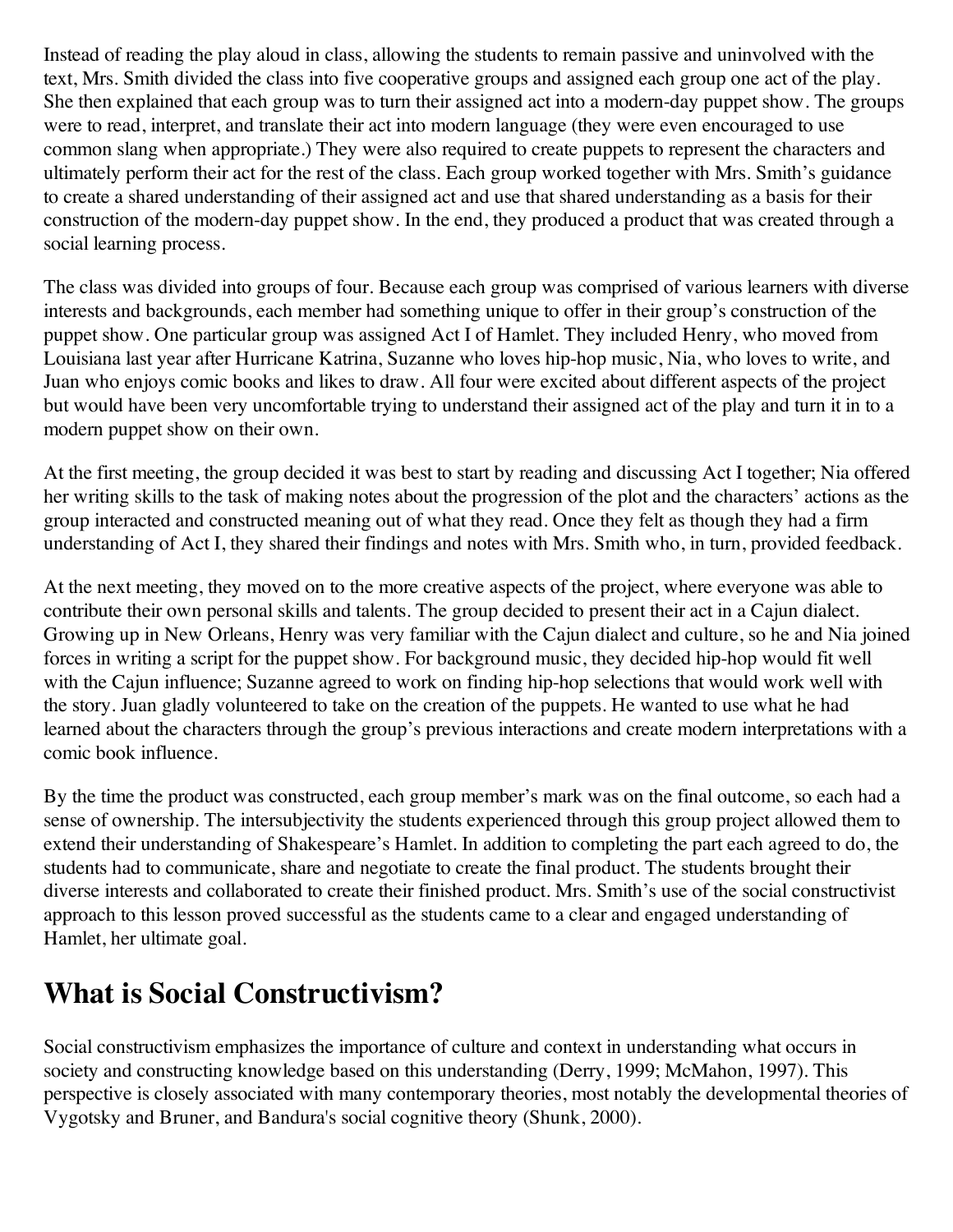### **Assumptions of Social Constructivism**

Social constructivism is based on specific assumptions about reality, knowledge, and learning. To understand and apply models of instruction that are rooted in the perspectives of social constructivists, it is important to know the premises that underlie them.

**Reality**: Social constructivists believe that reality is constructed through human activity. Members of a society together invent the properties of the world (Kukla, 2000). For the social constructivist, reality cannot be discovered: it does not exist prior to its social invention.

**Knowledge**: To social constructivists, knowledge is also a human product, and is socially and culturally constructed (Ernest, 1999; Gredler, 1997; Prat & Floden, 1994). Individuals create meaning through their interactions with each other and with the environment they live in.

Learning: Social constructivists view learning as a social process. It does not take place only within an individual, nor is it a passive development of behaviors that are shaped by external forces (McMahon, 1997). Meaningful learning occurs when individuals are engaged in social activities.

# **Intersubjectivity of Social Meanings**

Intersubjectivity is a shared understanding among individuals whose interaction is based on common interests and assumptions that form the ground for their communication (Rogoff, 1990). Communications and interactions entail socially agreed-upon ideas of the world and the social patterns and rules of language use (Ernest, 1999). Construction of social meanings, therefore, involves intersubjectivity among individuals. Social meanings and knowledge are shaped and evolve through negotiation within the communicating groups (Gredler, 1997; Prawat & Floden, 1994). Any personal meanings shaped through these experiences are affected by the intersubjectivity of the community to which the people belong.

Intersubjectivity not only provides the grounds for communication but also supports people to extend their understanding of new information and activities among the group members (Rogoff, 1990; Vygotsky, 1987). Knowledge is derived from interactions between people and their environments and resides within cultures (Shunk, 2000; McMahon, 1997). The construction of knowledge is also influenced by the intersubjectivity formed by cultural and historical factors of the community (Gredler, 1997; Prawat & Floden, 1994). When the members of the community are aware of their intersubjective meanings, it is easier for them to understand new information and activities that arise in the community.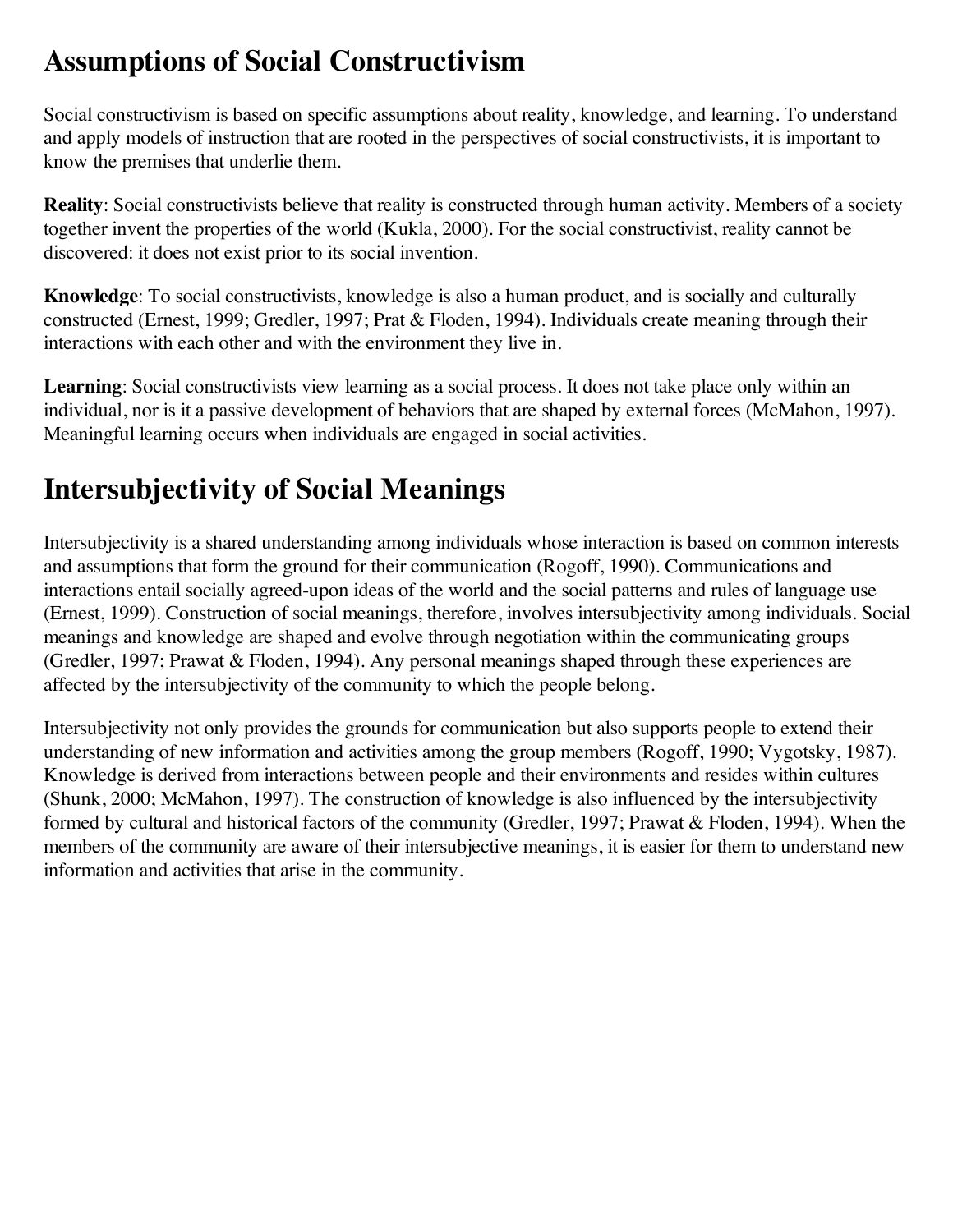Caption: Two people, interacting through communication, help to extend each other's understanding of what makes a rainbow. The flash graphic above illustrating the intersubjectivity of social meanings was created by Nina Augustin and Wan-Ting Huang (2002).

# **Social Context for Learning**

Some social constructivists discuss two aspects of social context that largely affect the nature and extent of the learning (Gredler, 1997; Wertch, 1991):

Historical developments inherited by the learner as a member of a particular culture. Symbol systems, such as language, logic, and mathematical systems, are learned throughout the learner's life. These symbol systems dictate how and what is learned.

The nature of the learner's social interaction with knowledgeable members of the society is important. Without the social interaction with more knowledgeable others, it is impossible to acquire social meaning of important symbol systems and learn how to use them. Young children develop their thinking abilities by interacting with adults.

#### **General Perspectives of Social Constructivism on Learning**

Social constructivists see as crucial both the context in which learning occurs and the social contexts that learners bring to their learning environment. There are four general perspectives that inform how we could facilitate the learning within a framework of social constructivism (Gredler, 1997):

Cognitive tools perspective: Cognitive tools perspective focuses on the learning of cognitive skills and strategies. Students engage in those social learning activities that involve hands-on project-based methods and utilization of discipline-based cognitive tools (Gredler, 1997; Prawat & Folden, 1994). Together they produce a product and, as a group, impose meaning on it through the social learning process.

Idea-based social constructivism: Idea-based social constructivism sets education's priority on important concepts in the various disciplines (e.g. part-whole relations in mathematics, photosynthesis in science, and point of view in literature, Gredler, 1997, p.59; Prawat, 1995; Prawat & Folden, 1994). These "big ideas"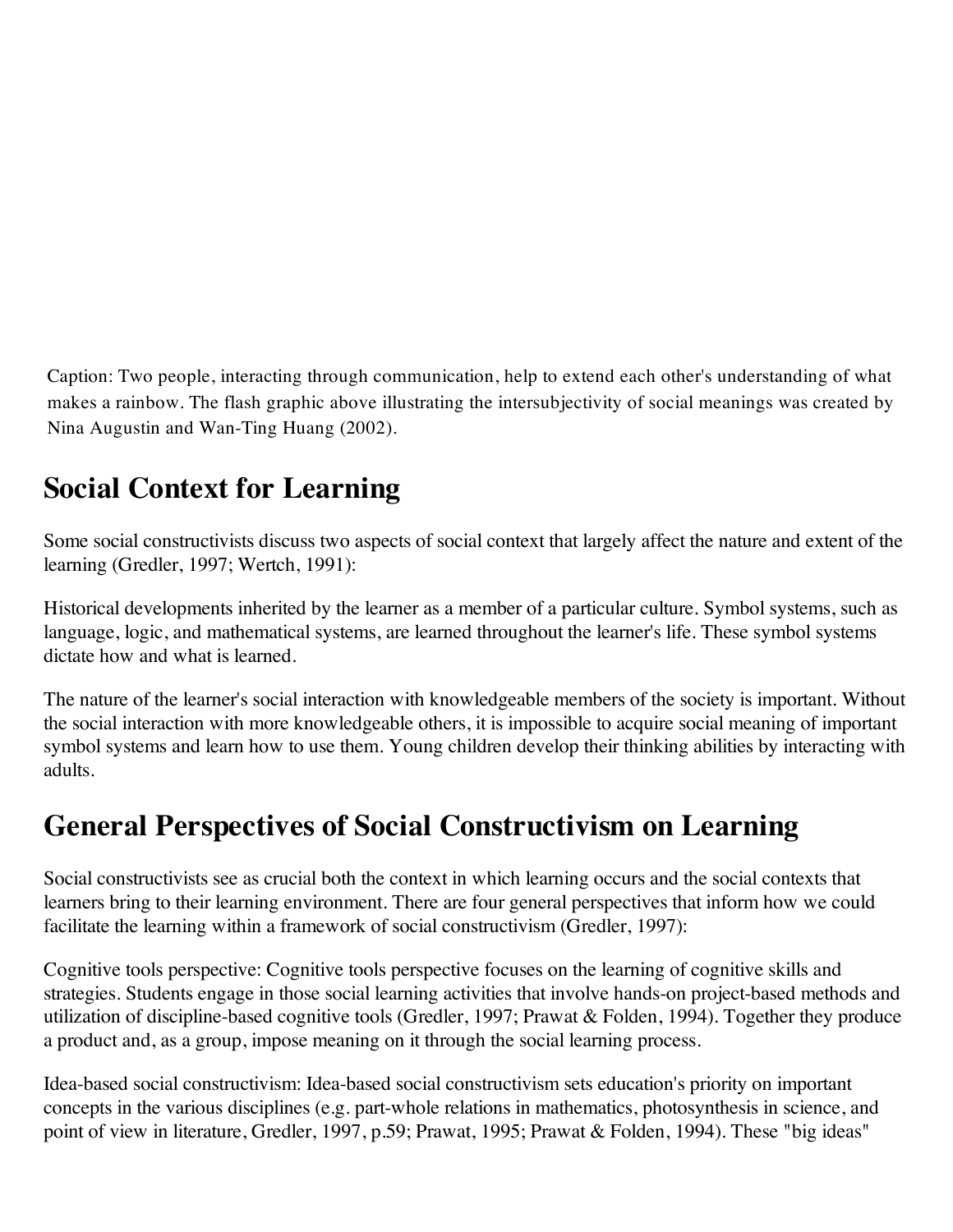expand learner vision and become important foundations for learners' thinking and on construction of social meaning (Gredler, 1997).

Pragmatic or emergent approach: Social constructivists with this perspective assert that the implementation of social constructivism in class should be emergent as the need arises (Gredler, 1997). Its proponents hold that knowledge, meaning, and understanding of the world can be addressed in the classroom from both the view of individual learner and the collective view of the entire class (Cobb, 1995; Gredler, 1997).

Transactional or situated cognitive perspectives: This perspective focuses on the relationship between the people and their environment. Humans are a part of the constructed environment (including social relationships); the environment is in turn one of the characteristics that constitutes the individual (Bredo, 1994; Gredler, 1997). When a mind operates, its owner is interacting with the environment. Therefore, if the environment and social relationships among group members change, the tasks of each individual also change (Bredo, 1994; Gredler, 1997). Learning thus should not take place in isolation from the environment.

#### **Social Constructivism and Instructional Models**

Instructional models based on the social constructivist perspective stress the need for collaboration among learners and with practitioners in the society (Lave & Wenger, 1991; McMahon, 1997). Lave and Wenger (1991) assert that a society's practical knowledge is situated in relations among practitioners, their practice, and the social organization and political economy of communities of practice. For this reason, learning should involve such knowledge and practice (Lave & Wenger, 1991; Gredler, 1997). Social constructivist approaches can include reciprocal teaching, peer collaboration, cognitive apprenticeships, problem-based instruction, webquests, anchored instruction and other methods that involve learning with others (Shunk, 2000).

#### **Sorting Out Variations on the Terms "Constructionism" and Constructivism"**

Table by Beth Clark, Jessie Griffin, and Dana Turner (Fall, 2007) Introductory comments by Gregory Clinton

Several of the important perspectives about learning discussed in this eBook are really in essence *epistemologies* – that is, sets of beliefs about the nature of knowledge. What we believe about knowledge determines a great deal of what we believe about learning; and thus even the loftiest philosophical perspectives can have practical implications for how we approach teaching and learning.

One difficulty is that often the same or similar terms are used in different ways by different scholars. The table below presents several variants of the terms "constructivism" and "constructionism." Four of these are essentially philosophical perspectives about how we as learners come to know what we know, i.e., epistemologies; and one (Papert's Constructionism) is a theory of learning tied to a particular instructional strategy. However, *all* of the terms presented below relate to the belief that learning is "constructed" by learners (individually or socially) rather than simply being received from an instructor or other source.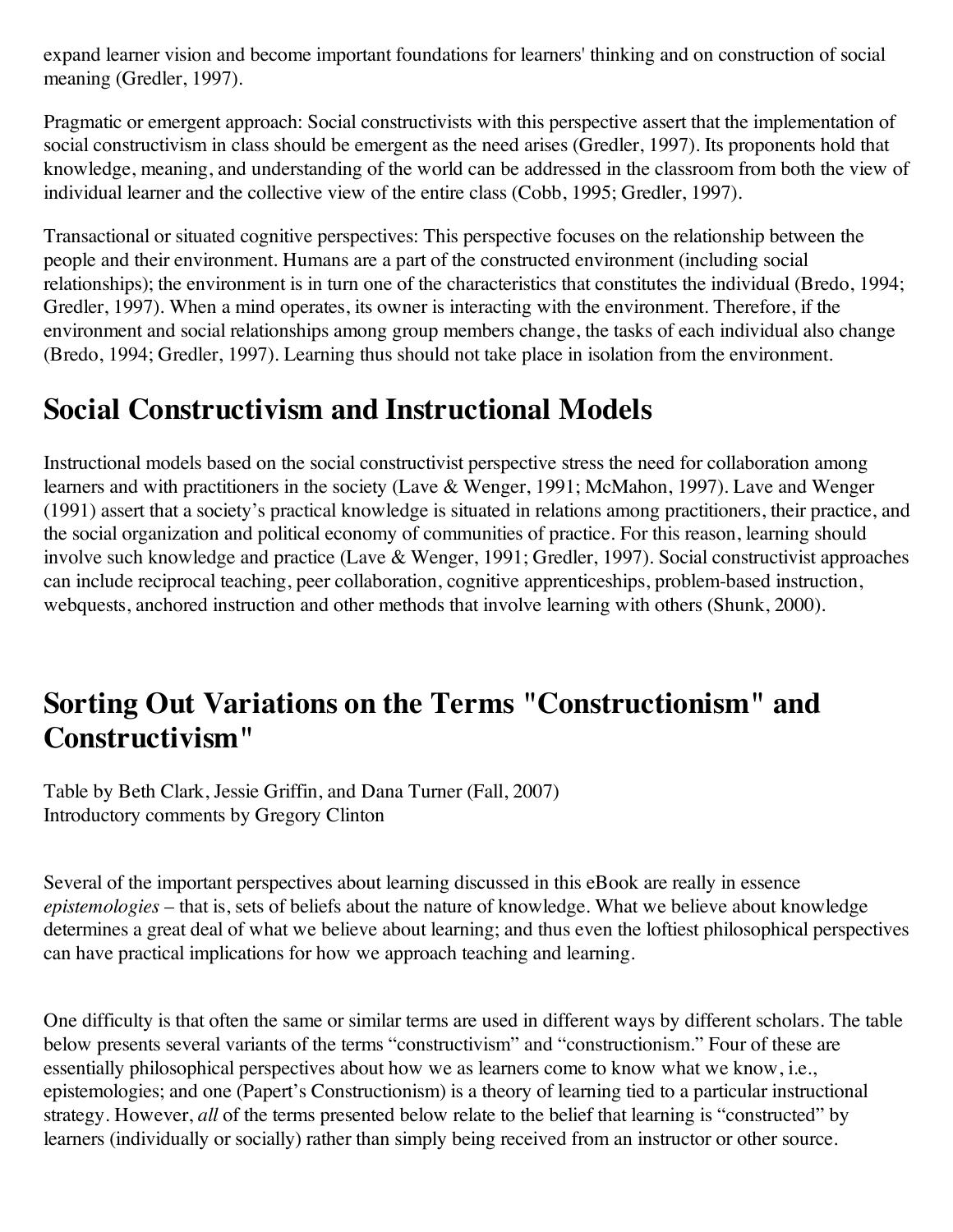Another potential difficulty is that the differences between the perspectives listed below can be very subtle. Social constructionism and social constructivism, for example, appear to be two different ways to talk about the same thing. However, constructivism generally allows the possibility that people can derive meaning from objects in the environment as well as from social interactions; social constructionism denies that deriving meaning directly from objects is possible (Crotty, 1998).

One important point to note is the distinction between *epistemology*, a set of beliefs about knowing, and *ontology*, a set of beliefs about what exists or what is real. While constructionist or constructivist epistemologies generally insist that individuals construct their own realities, and no two persons' realities will be the same, this does not necessarily mean that those who hold these views believe multiple realities *exist*. Belief about the nature of the external world is not the same as belief about knowledge (Crotty, 1998).

Thus being a constructionist or constructivist does not require you to believe that there are multiple versions of the universe all floating around at the same time. It does mean, however, that each of us has a uniquely constructed version of reality that we carry around with us in our day-to-day experience as human beings. Two people looking at something together never actually see the same thing in the same way.

(As stated in this chapter, some constructionists and constructivists state that they believe reality does NOT exist apart from being socially invented by people. However, usually this may be taken as an epistemological statement, not an ontological statement. Few individuals would deny, for example, that if mankind were to someday succeed in self-annihilation, the planet and the rest of the universe would continue to exist apart from our meaning-making activity. In other words, a radical constructivist might say, "Yes, yes, the earth and the stars and planets exist; but their existence has no intrinsic meaning. Their existence doesn't count for anything apart from the meaning people impose upon them. And therefore true knowledge of them - or of any 'reality' does NOT exist. Reality is a social construct.")

| Philosophical<br><b>Perspective/Theory</b>                                                           | <b>Key Points</b>                                                                                                                                                                                                                                                                                                          | <b>Practical Implications</b>                                                                                                                                                                                                                                                                                    |
|------------------------------------------------------------------------------------------------------|----------------------------------------------------------------------------------------------------------------------------------------------------------------------------------------------------------------------------------------------------------------------------------------------------------------------------|------------------------------------------------------------------------------------------------------------------------------------------------------------------------------------------------------------------------------------------------------------------------------------------------------------------|
| <b>Social</b><br><b>Constructionism</b><br>(epistemology)<br>(also called simply<br>Constructionism) | $\cdot$ There is no<br>meaning in the<br>world until we<br>construct it.<br>$\cdot$ We do not find<br>meaning, we make<br>it.<br>$\cdot$ The meaning we<br>make is affected<br>by our social<br>interpretation of<br>the thing.<br>$\cdot$ The meaning we<br>derive for objects<br>arises in and out of<br>the interactive | Even if you bump into a tree, you cannot get meaning directly<br>from the tree because you have ingrained social interpretations of<br>the tree. You will assign meaning to the tree based on your social<br>background and it will be a different meaning from what any<br>other person will have for the tree. |

**Sorting Out Variations on the Terms "Constructionism" and Constructivism"**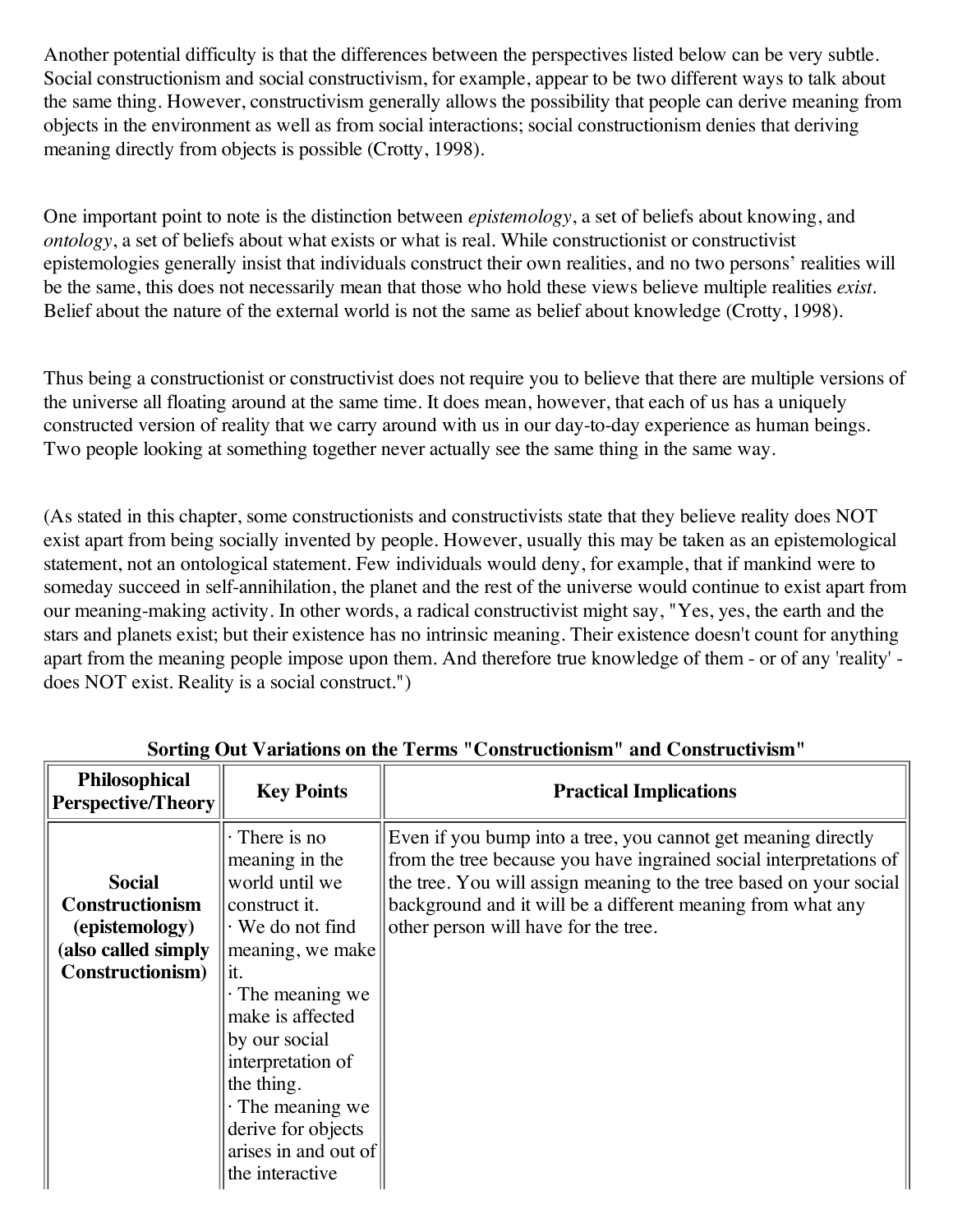|                                                                                         | human<br>community.                                                                                                                                                                                                                                                                                                                                                                                                                                                                                                      |                                                                                                                                                                                                                                                                                                                                                                                                                                                                                            |
|-----------------------------------------------------------------------------------------|--------------------------------------------------------------------------------------------------------------------------------------------------------------------------------------------------------------------------------------------------------------------------------------------------------------------------------------------------------------------------------------------------------------------------------------------------------------------------------------------------------------------------|--------------------------------------------------------------------------------------------------------------------------------------------------------------------------------------------------------------------------------------------------------------------------------------------------------------------------------------------------------------------------------------------------------------------------------------------------------------------------------------------|
| Constructivism<br>(epistemology)                                                        | A branch or<br>variant of social<br>constructionism<br>· People create<br>meaning through<br>their interactions<br>with each other<br>and the objects in<br>the environment.                                                                                                                                                                                                                                                                                                                                             | If you bump into a tree, you can get meaning directly from the<br>tree but that meaning is basically combined with social<br>interpretations of the tree. The meaning you assign to the tree will<br>still be a different meaning from what any other person will have<br>for the tree.                                                                                                                                                                                                    |
| Vygotsky's<br>Constructivism<br>(epistemology with<br>specific application<br>elements) | Social interaction<br>in development of<br>cognition<br>Social learning<br>precedes<br>development<br>· MKO (More<br>Knowledgeable<br>Other)<br>· ZPD -distance<br>between the actual<br>development level<br>as determined by<br>the independent<br>problem solving<br>and level of<br>potential<br>development as<br>determined<br>through problem<br>solving under<br><b>MKO</b><br>· In ZPD provide<br>$scaffolding -$<br>masters task<br>remove (fading)<br>· Social interaction<br>leads to increased<br>knowledge | Struggling students in a Math class are assigned a peer tutor.<br>(MKO) The peer tutor helps their partner work through problems<br>by providing hints and instruction. (Scaffolding) Struggling<br>students will stop relying on MKO as they work through ZPD<br>levels. The amount of help from the peer tutor can be gradually<br>reduced until they are no longer needed or relied on. (fading) The<br>struggling students have reached the MKO level and no longer<br>are struggling. |
| Piaget's<br>Constructivism<br>(epistemology with<br>specific application<br>elements)   | · Knowledge is<br>actively<br>constructed<br>$\cdot$ More of a<br>"theory" on how a<br>child's thinking<br>evolves over time<br>· Focuses on the<br>commonality of                                                                                                                                                                                                                                                                                                                                                       | At a certain stage of development all children will become aware<br>of "self". A mother places a mark on a child's face without the<br>child's knowledge. She then places the child in front of a mirror.<br>If the child has self awareness, he will reach to his face and touch<br>the mark. However, if he has not developed self awareness, he<br>will reach out to the mirror and try to touch the mark. He is<br>unaware that it is his image in the mirror.                         |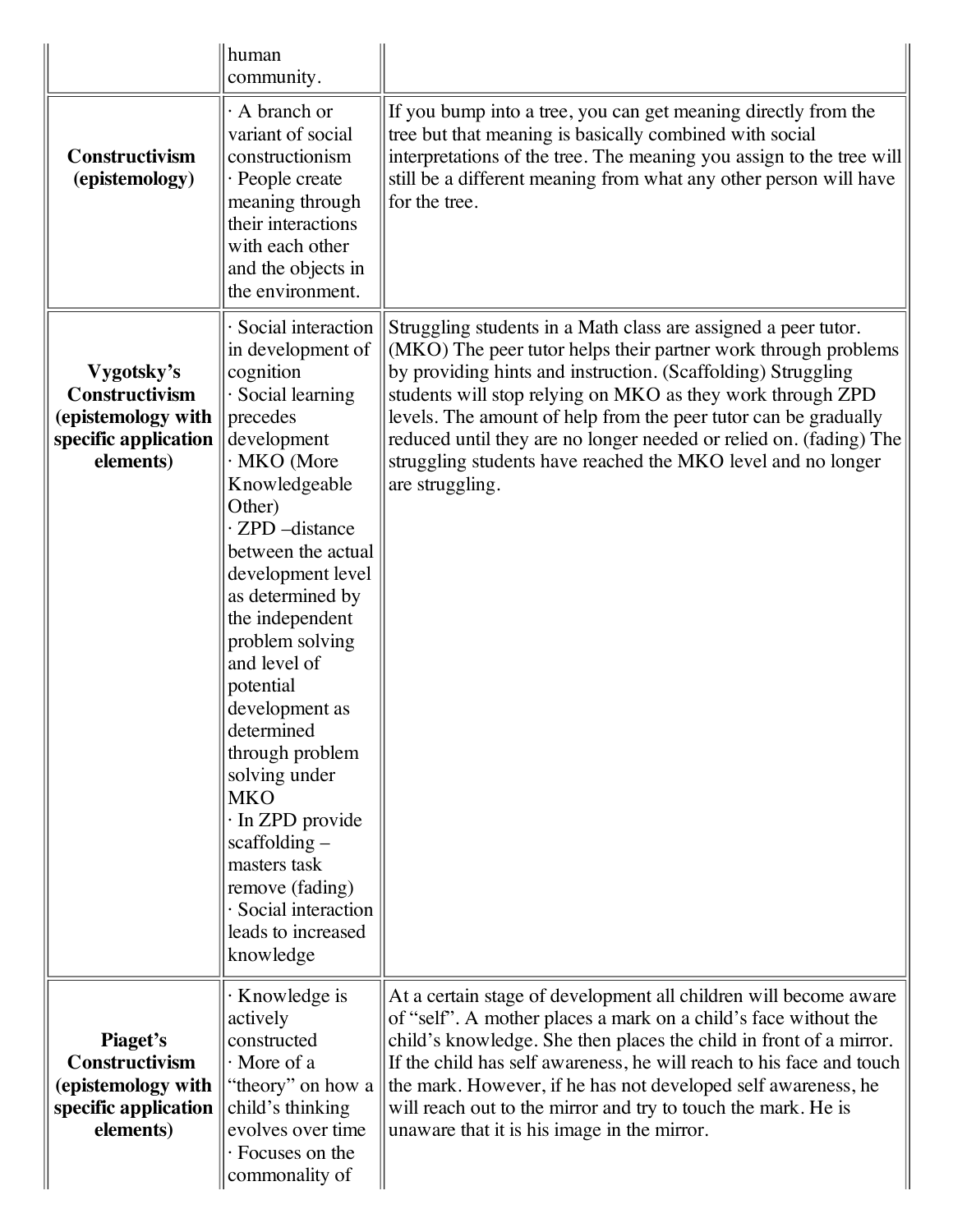|                                                                                                    | learning stages<br>$\cdot$ Need for<br>equilibrium<br>· Detached<br>observation                                                                                                                                                                                                                                                                                                                                                             |                                                                                                                                                                                                                                                                                                                                                                                                                                                                                                                                                                                                                                                                                                               |
|----------------------------------------------------------------------------------------------------|---------------------------------------------------------------------------------------------------------------------------------------------------------------------------------------------------------------------------------------------------------------------------------------------------------------------------------------------------------------------------------------------------------------------------------------------|---------------------------------------------------------------------------------------------------------------------------------------------------------------------------------------------------------------------------------------------------------------------------------------------------------------------------------------------------------------------------------------------------------------------------------------------------------------------------------------------------------------------------------------------------------------------------------------------------------------------------------------------------------------------------------------------------------------|
| <b>Social</b><br>Constructivism<br>(learning theory<br>with strong<br>epistemological<br>elements) | · Reality is<br>constructed<br>through human<br>activity<br>· Members of a<br>society together<br>invent the<br>properties of the<br>world.<br>· People create<br>meaning through<br>their interactions<br>with each other<br>and the objects in<br>the environment.<br>· Learning is a<br>social process. It<br>occurs when<br>people are<br>engaged in social<br>activities.<br>· Associated with<br>the work of<br><b>Richard Prawat</b> | A group of students are given a difficult WebQuest Math<br>problem to work through. By using the different perspectives<br>they have gained from their different backgrounds, they can help<br>each other solve the problem more effectively that if they had<br>worked alone.                                                                                                                                                                                                                                                                                                                                                                                                                                |
| Papert's<br>Constructionism<br>(also called simply<br>Constructionism)                             | $\cdot$ Not an<br>epistemology but<br>"a theory of<br>learning and a<br>strategy for<br>education" (Kafai<br>& Resnick, 1996,<br>$p. 1$ ).<br>· Knowledge is<br>actively<br>constructed<br>· Learning to learn<br>· Focuses on the<br>variance of<br>individual and the<br>environment<br>· Dynamics of<br>change<br>$\cdot$ Engagement –<br>Learning occurs<br>through interaction                                                         | In the University of Georgia's Instructional Design $\&$<br>Development master's program, the Design & Development<br>Tools class invites students to choose <i>any</i> multimedia<br>development project they personally find meaningful (within<br>reasonable social and professional norms). The project is not<br>required to be instructional in nature. They are then required to<br>reflect on the design process via readings in design literature and<br>writing an online design journal; and structures are put into place<br>to promote interaction about the design process among peers.<br>Finally, finished artifacts are displayed at the end of each<br>semester in a public showcase event. |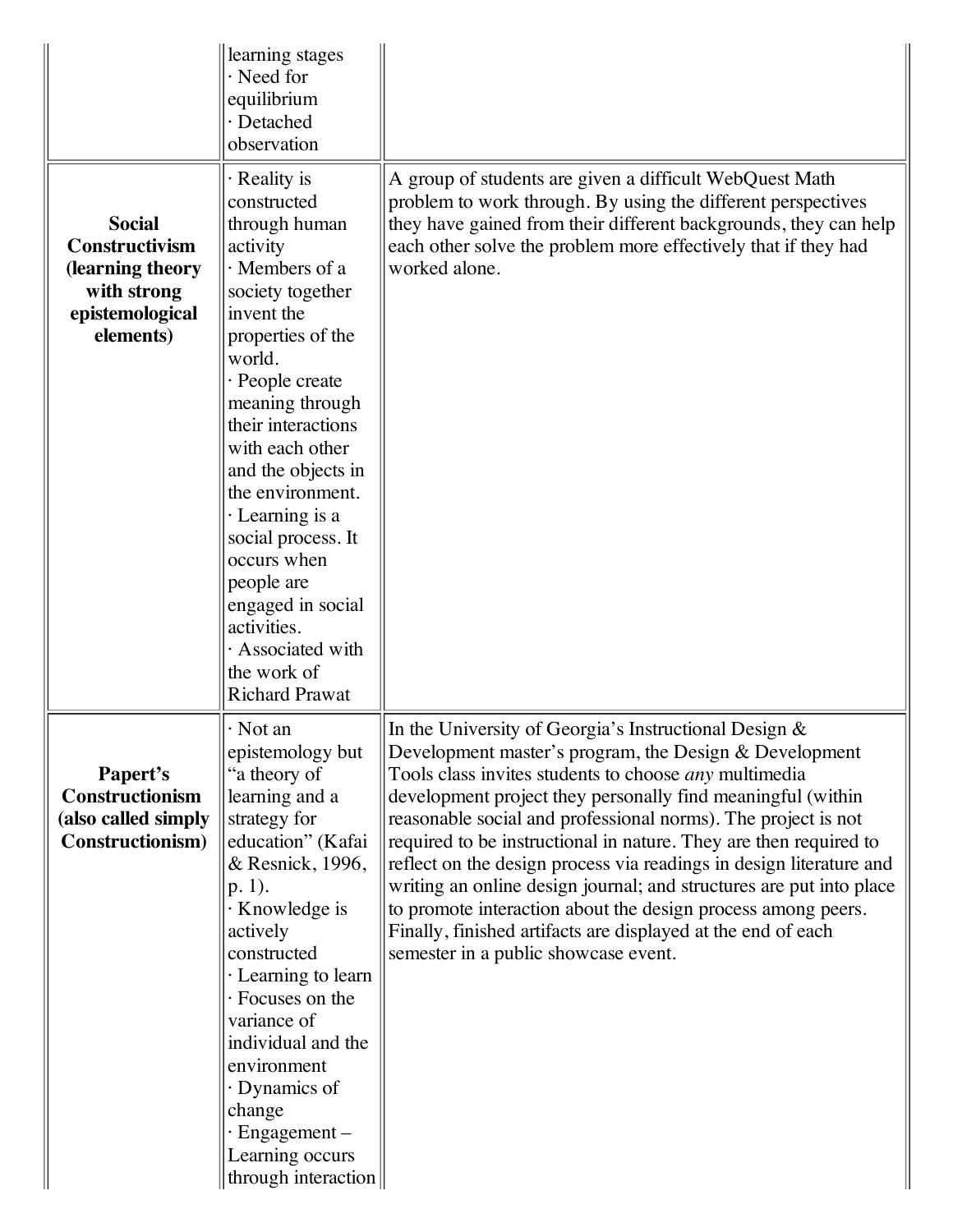| and reflection     |
|--------------------|
| · Learners can     |
| create meaning by  |
| building artifacts |

#### **Seymour Papert on Constructivism and (Papert's) Constructionism:**

"The word with the v expresses the theory that knowledge is built by the learner, not supplied by the teacher. The word with the n expresses the further idea that happens especially felicitously when the learner is engaged in the construction of something external or at least sharable" (Papert, 1991, p.3).

#### **References**

Bredo, E. (1994). Reconstructing educational psychology: Situated cognition and Deweyian pragmatism. Educational Psychologist, 29(1), 23-25.

Cobb, P. (1995). Continuing the conversation: A response to Smith. Educational Researcher, 24(6), 25-27.

Cognitive perspectives on peer learning (pp. 197-211). Mahwah, New Jersey: Lawrence Erlbaum Associates.

Crotty, M. (1998). The foundations of social research: Meaning and perspective in the research process. London: Sage Publications

Derry, S. J. (1999). A Fish called peer learning: Searching for common themes. In A. M. O'Donnell & A. King (Eds.),

Ernest, P. (March 23, 1999). Social Constructivism as a Philosophy of Mathematics: Radical Constructivism

Gredler, M. E. (1997). Learning and instruction: Theory into practice (3rd ed). Upper Saddle River, NJ: Prentice-Hall.

Kafai, Y., & Resnick, M. (1996). Constructionism in practice: Designing, thinking, and learning in a digital world. Mahwah, NJ: Lawrence Erlbaum Associates.

Kukla, A. (2000). Social Constructivism and the Philosophy of Science. New York: Routledge.

Lave, J., & Wenger, E. (1991). Situated learning: Legitimate peripheral participation. Cambridge, UK: Cambridge University Press.

McMahon, M. (1997, December). Social Constructivism and the World Wide Web - A Paradigm for Learning. Paper presented at the ASCILITE conference. Perth, Australia.

Prawat, R. S. (1995). Misleading Dewey: Reform, projects, and the language game. Educational Research, 24(7), 13-27.

Prawat, R. S., & Floden, R. E. (1994). Philosophical Perspectives on Constructivist Views of Learning. Educational Psychologist, 29(1), 37-48.